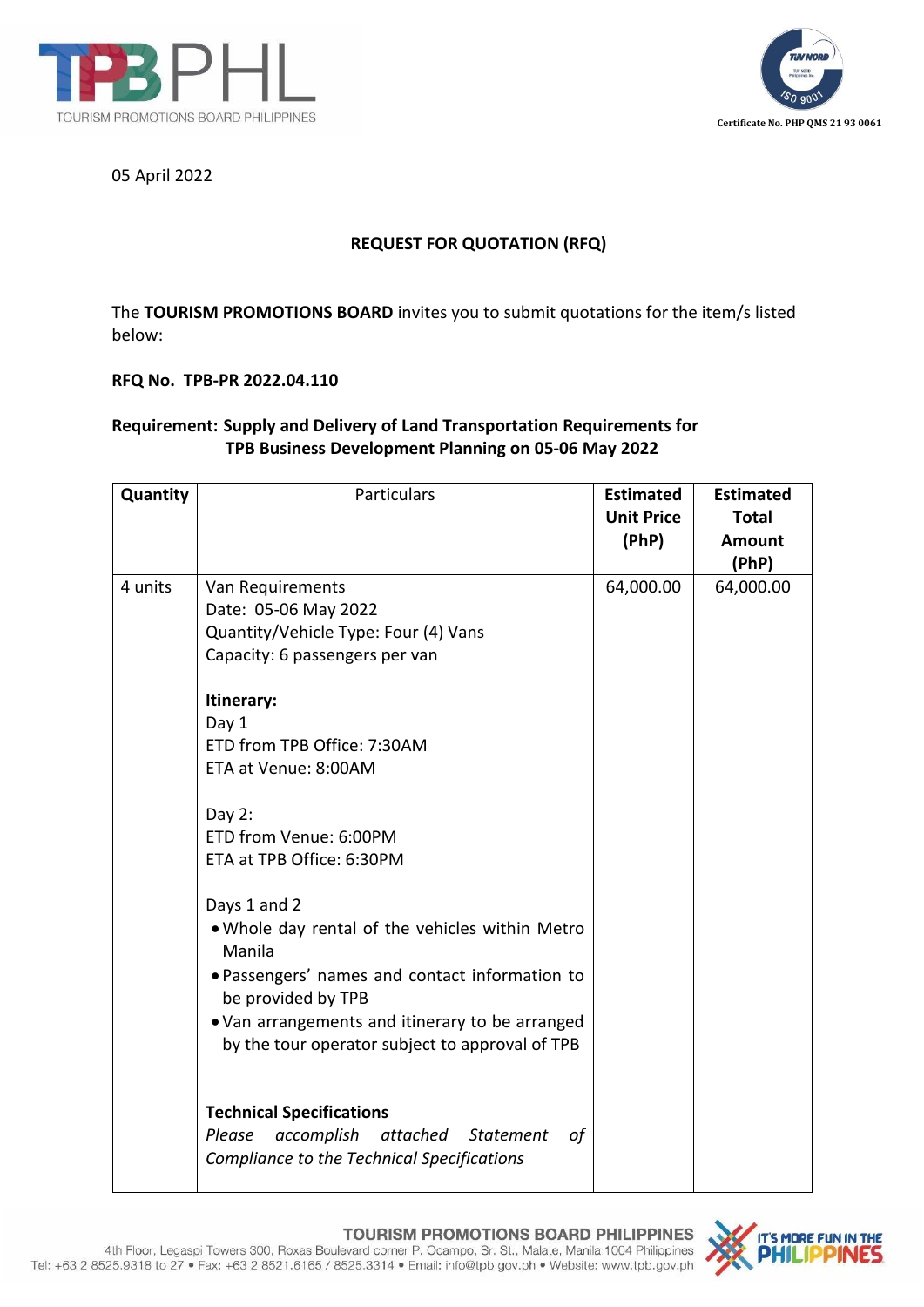| <b>ELIGIBILITY REQUIREMENTS</b>                   |                                                                  |  |  |  |
|---------------------------------------------------|------------------------------------------------------------------|--|--|--|
| The Transportation/Tour Operator must<br>be       |                                                                  |  |  |  |
| Filipino -owned, legally registered under the     |                                                                  |  |  |  |
| Philippine Laws, and must be in operation for the |                                                                  |  |  |  |
| last three (3) years.                             |                                                                  |  |  |  |
|                                                   |                                                                  |  |  |  |
| <b>TECHNICAL REQUIREMENTS</b>                     |                                                                  |  |  |  |
| 1.                                                | Articles of Incorporation and SEC, DTI, CDI,                     |  |  |  |
|                                                   | registration certificate, whichever<br>is                        |  |  |  |
|                                                   | applicable                                                       |  |  |  |
|                                                   | 2. Company Profile                                               |  |  |  |
| 3.                                                | List of ongoing and completed government                         |  |  |  |
|                                                   | and private contract for the last three (3)                      |  |  |  |
|                                                   | years whether similar or not similar in                          |  |  |  |
|                                                   | nature to the project. The format shall                          |  |  |  |
|                                                   | include the name of the client, title of the                     |  |  |  |
|                                                   | project, amount of the contract, and                             |  |  |  |
|                                                   | duration of the project.                                         |  |  |  |
| 4.<br>5.                                          | <b>DOT Accreditation</b><br>Certificate of Compliance to DOT New |  |  |  |
|                                                   | Normal Health and Guidelines for Tourist                         |  |  |  |
|                                                   | <b>Land Transport Services</b>                                   |  |  |  |
| 6.                                                | Certificate of Employment for all assigned                       |  |  |  |
|                                                   | drivers to indicate years of service in the                      |  |  |  |
|                                                   | and/or<br>Bio-data/Curriculum<br>company                         |  |  |  |
|                                                   | Vitae as proof of having at least three (3)                      |  |  |  |
|                                                   | years of experience as professional driver,                      |  |  |  |
|                                                   | be familiar with the major and minor                             |  |  |  |
|                                                   | routes in the areas within NCR and its                           |  |  |  |
|                                                   | environs                                                         |  |  |  |
|                                                   |                                                                  |  |  |  |
|                                                   | <b>LEGAL REQUIREMENTS</b>                                        |  |  |  |
| 1.                                                | <b>PhilGEPS Registration Certificate</b>                         |  |  |  |
|                                                   | 2. Business/Mayor's permit                                       |  |  |  |
|                                                   | 3. BIR Certificate of Registration                               |  |  |  |
|                                                   | 4. Omnibus Sworn Statement                                       |  |  |  |
|                                                   |                                                                  |  |  |  |
|                                                   | <b>Attachments:</b>                                              |  |  |  |
| $\bullet$                                         | <b>Technical Specifications</b>                                  |  |  |  |
| $\bullet$                                         | Statement of Compliance to the Technical                         |  |  |  |
|                                                   | Specifications                                                   |  |  |  |
| Note:                                             |                                                                  |  |  |  |
| $\bullet$                                         | All entries must be typewritten in your                          |  |  |  |
|                                                   | company letterhead.                                              |  |  |  |
| ٠                                                 | Price Validity shall be for a period of                          |  |  |  |
|                                                   | thirty (30) calendar days.                                       |  |  |  |